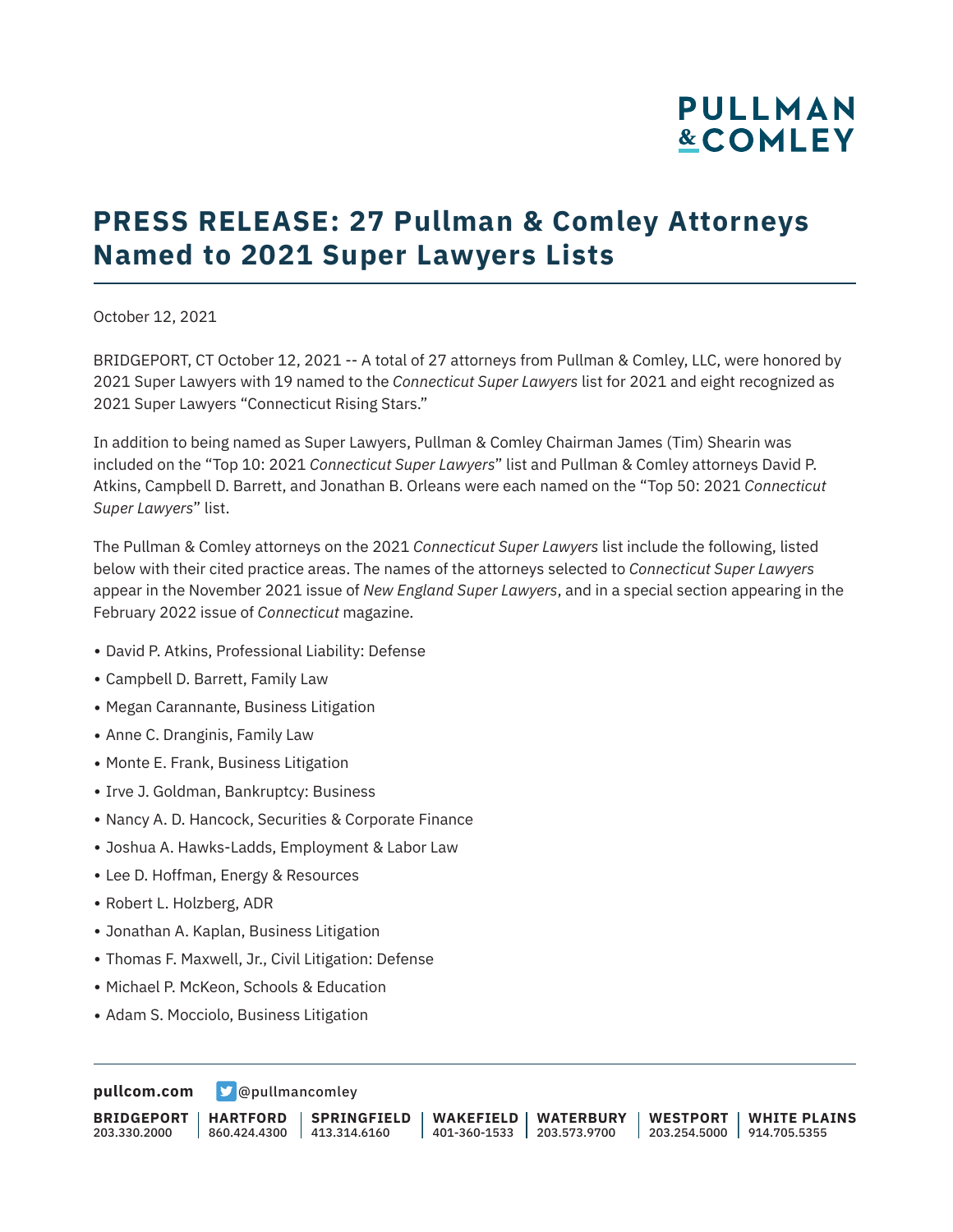### PRESS RELEASE: 27 Pullman & Comley Attorneys Named to 2021 Super Lawyers Lists

- Gary B. O'Connor, Real Estate
- Jonathan B. Orleans, Employment & Labor Law
- Michael G. Proctor, Real Estate
- James (Tim) Shearin, Business Litigation
- Diane W. Whitney, Environmental

The following attorneys were also named to the 2021 Connecticut Rising Stars list:

- Johanna S. Katz, Family Law
- Jon T. Kukucka, Family Law
- Thomas S. Lambert, General Litigation
- Michael Marafito, Family Law
- Kelly F. O'Donnell, Business/Corporate
- Erick A. Russell, Government Finance
- Kelly A. Scott, Family Law
- Steven J. Stafstrom Jr., Business Litigation

In total, the attorneys recognized represent 15 of the firm's practice areas.

#### **About Pullman & Comley**

Pullman & Comley is one of Connecticut's largest firms and, for more than 100 years, has provided a wide range of legal services to clients in the New England region, as well as throughout the United States and internationally. Pullman & Comley's major practice areas include business organizations and finance; government finance; health care; labor, employment law and employee benefits; litigation; property tax and valuation; real estate, land use and environmental; and trusts and estates. The firm has offices in Bridgeport, Hartford, Stamford, Waterbury and Westport, Connecticut; White Plains, New York; and Springfield, Massachusetts. The firm is an active member of the Law Firm Alliance, an international affiliation of law firms. For more information, please visit www.pullcom.com.

#### **About Super Lawyers**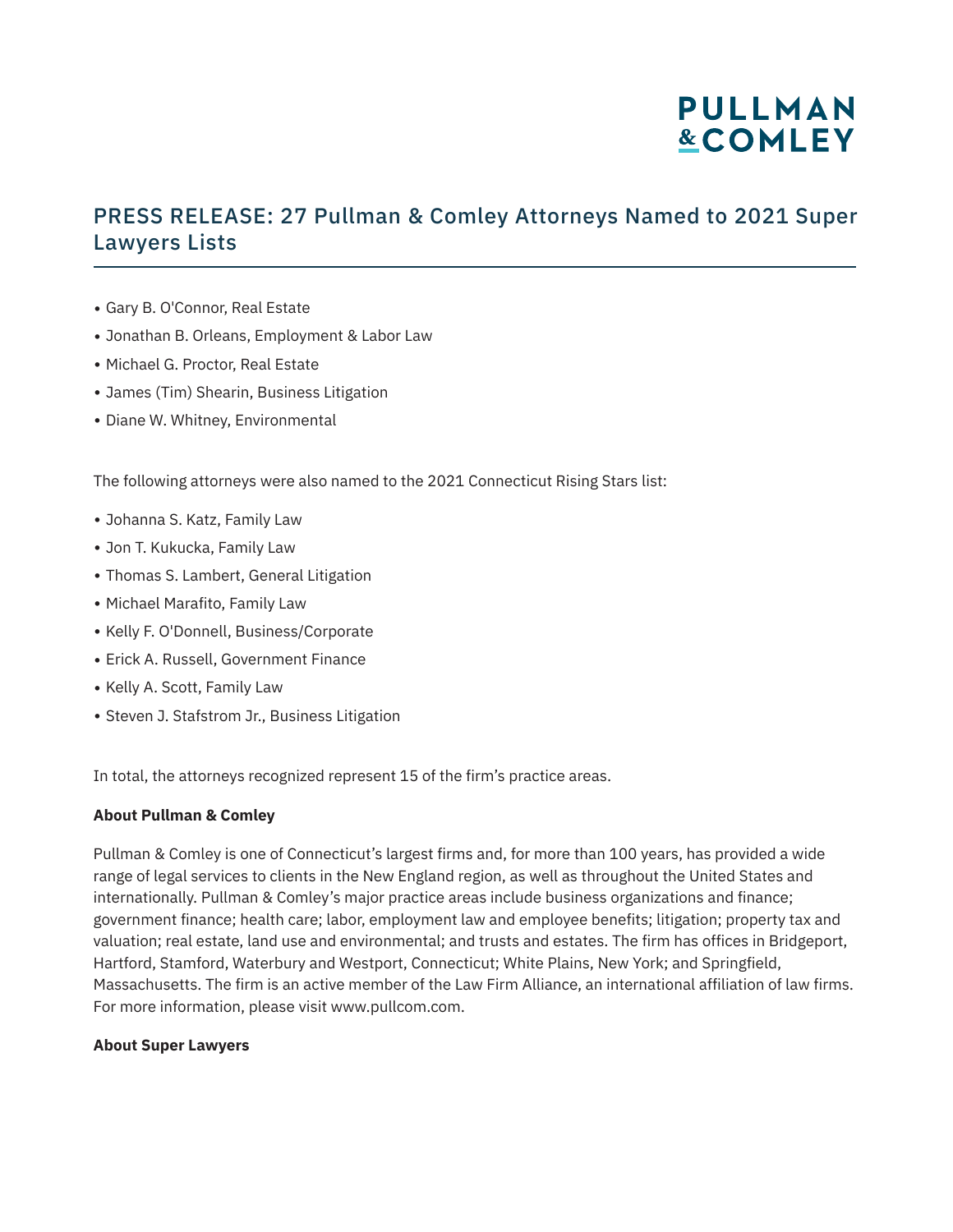### PRESS RELEASE: 27 Pullman & Comley Attorneys Named to 2021 Super Lawyers Lists

Super Lawyers is a rating service of outstanding lawyers from more than 70 practice areas who have attained a high-degree of peer recognition and professional achievement. Super Lawyers selects attorneys using a rigorous, multiphase rating process. Peer nominations and evaluations are combined with third party research. Each candidate is evaluated on 12 indicators of peer recognition and professional achievement. Selections are made on an annual, state-by-state basis. The Rising Stars selection process is the Super Lawyers selection process except that candidates must be either 40 years old or younger or in practice for ten years or less, and the selection process does not include peer evaluation by practice area. Super Lawyers is published in 50 states and the District of Columbia by Thomson Reuters. For more about the standards for inclusion in Super Lawyers, please visit their website.

#### **Professionals**

David P. Atkins Campbell D. Barrett Megan Youngling Carannante Anne C. Dranginis Monte E. Frank Irve J. Goldman Nancy A. D. Hancock Joshua A. Hawks-Ladds Lee D. Hoffman Robert L. Holzberg Jonathan A. Kaplan Jon T. Kukucka Thomas S. Lambert Michael J. Marafito Thomas F. Maxwell Jr. Gary B. O'Connor Jonathan B. Orleans Erick A. Russell Kelly A. Scott James T. Shearin Steven J. Stafstrom Jr.